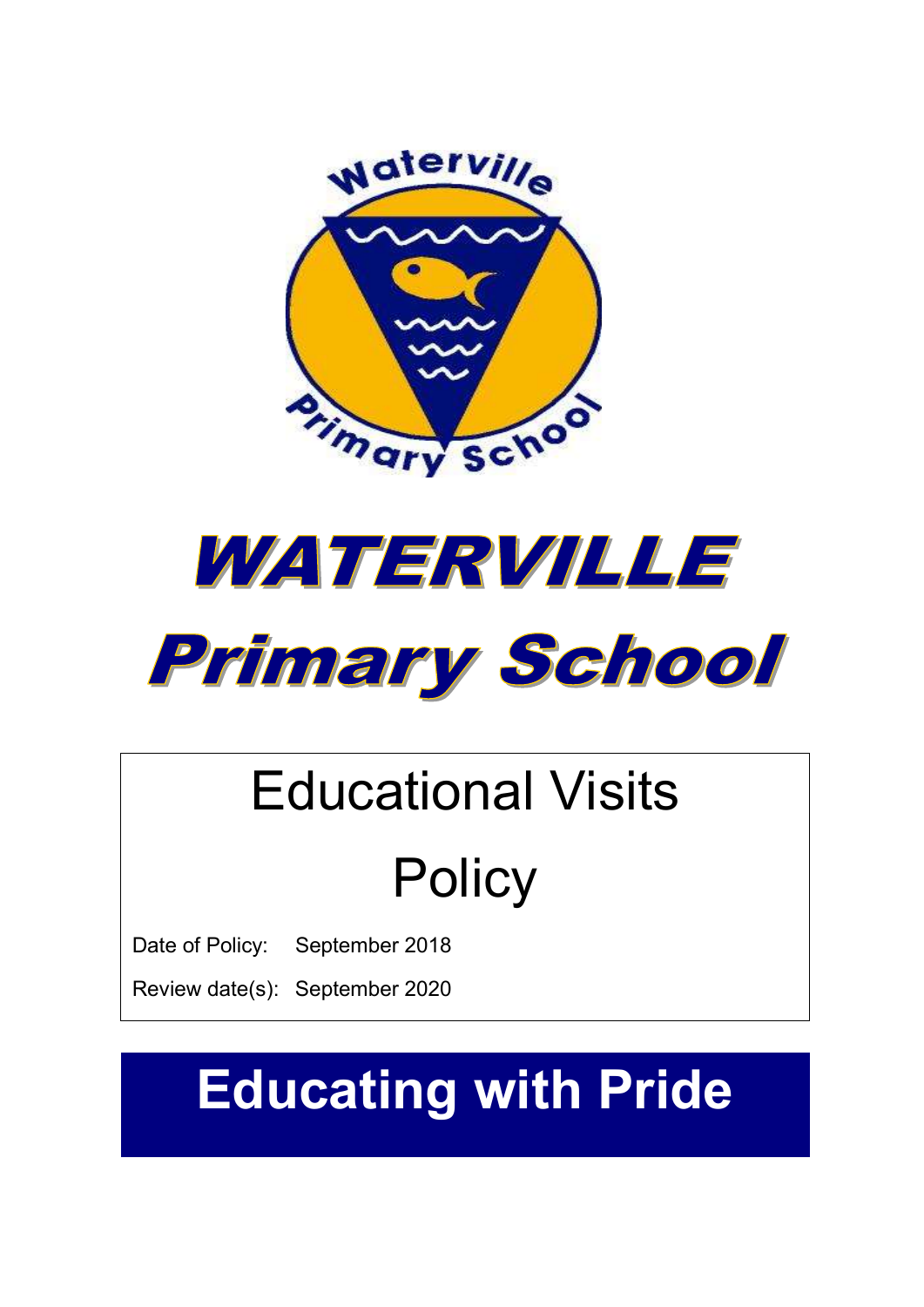# WATERVILLE PRIMARY SCHOOL EDUCATIONAL VISITS POLICY

# POLICY STATEMENT

# Rationale

A child's overall development is assisted in a desirable way by providing them with a variety of experience outside their normal environment.

"It has long been acknowledged that pupils can derive a good deal of educational benefit from taking part in visits with their schools. In particular they have the opportunity to undergo experiences not available in the classroom.

Health and Safety of Pupils on Educational Visits – DfES 1998

"Outdoor learning supports academic achievement, for example through fieldwork projects, as well as the development of 'soft' skills and social skills, particularly in hard to reach children. It can take place on school trips, on visits in the local community or in the school grounds. House of Commons Education and Skills Select Committee – February 2005

Outdoor Education gives depth to the curriculum and makes an important contribution to students physical, personal and social education

Outdoor Education- Aspects of good practice – OfSTED – Sept 2004

#### Purposes

- To enhance learning through first hand experiences
- To develop skills in observation, recording and reporting
- To assist in the development of responsible attitudes and skills
- To stimulate an interest in the outside world
- To give purpose and relevance to classroom learning

An educational visit can therefore be seen as any aspect of a pupil's education that takes place off the main school site and should include visits to such places as parks, museums, swimming pools etc. as well as residential trips and visits abroad.

#### **Guidelines**

- 1. There must be clearly stated aims and objectives, which are made known to the Head teacher, parents, children and all accompanying adults.
- 2. Good preparation is essential and should include a preliminary visit by the teacher.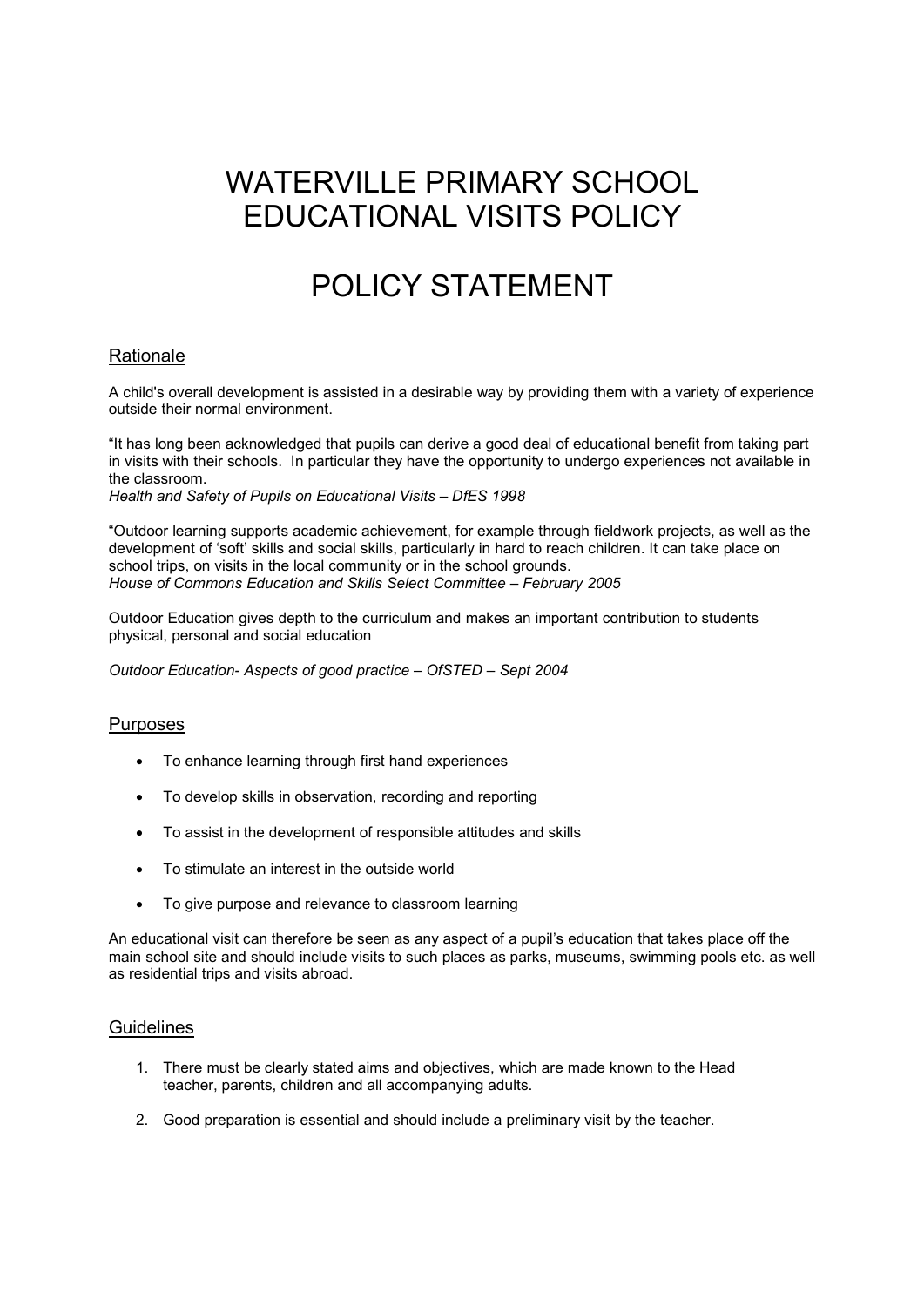- 3. Written -consent must be obtained from parents/carers for each child in the party.
- 4. Although other adults might play an important part in supervising groups, it must be appreciated that they cannot assume the same degree of responsibility as the teacher in charge.
- 5. During the visit common sense should prevail at all times.

# The pupil/staff ratio must be checked with the Head teacher to decide the most appropriate number of adults.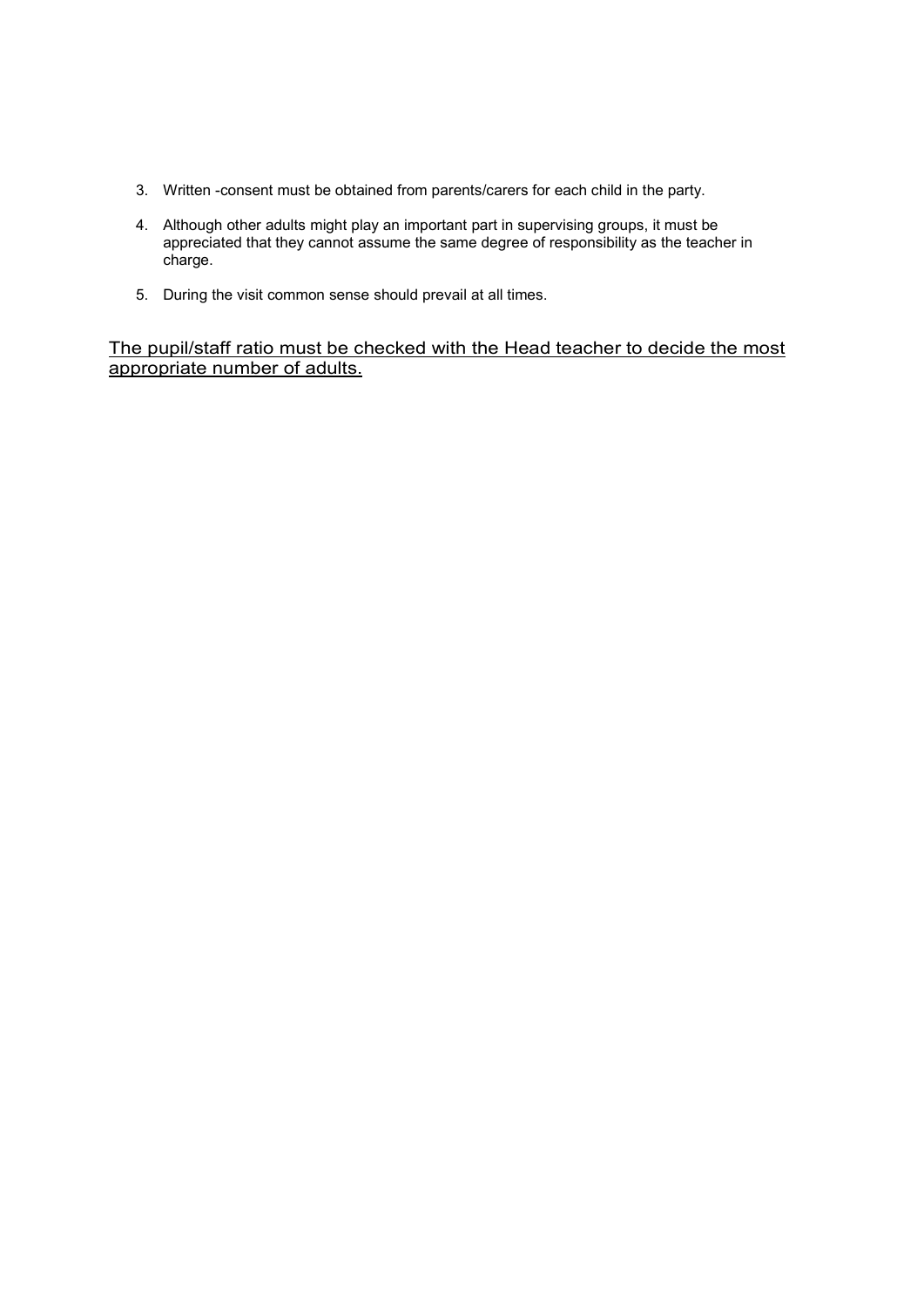# ROLES AND RESPONSIBILITIES

Whoever organises school visits and journeys always has a duty of care towards those in their charge. They must do all that is practicable to ensure the safety of those participating in the visit. This duty of care includes the teachers and other supervisors acting in "loco parentis". This means they should exercise the same care which a reasonable, prudent and careful parent would exercise.

# Local Authority

The LA's duty of care for children on school trips is exercised through its employees. This means that if something goes wrong, the LA may be held jointly responsible with the negligent person concerned. Where the governing body is the employer i.e. voluntary aided schools their role will be the same as the LA.

It is the responsibility of the LA to ensure guidelines and procedures are in place for such visits. That the guidelines include control measures and arrangements designed to minimise risks associated with the visit.

## Range of School Visits and Journeys

Generally off-site visits fall into five categories:

- A. Regular curriculum based activities, assuming largely within school hours trips to swimming pools, playing fields.
- B. Activities extending beyond normal school hours (but not involving overnight stays) theatre, museums or concert trips.
- C. Activities or visits which last longer than 24 hours which involve accommodation away from home. (Online Risk assessment approved by LA officer)
- D. Journeys outside Great Britain which include travel by air or sea (Online Risk assessment approved by LA officer)
- E. Adventurous Activities day/residential (which include rock climbing, abseiling, orienteering, mountaineering, gorge or coastal scrambling, kayaking or canoeing, sailing, wind surfing, water skiing, boating, diving, caving, potholing, skiing, open water swimming, archery and all activities in wild country. (Online Risk assessment approved by LA officer)

#### LA Procedures

For category A and B activities online risk assessment to be completed and approved by **Headteacher** 

For category C, D and E online risk assessment to be completed and approved by the LA officer

Forms along with programmed itinerary and minutes of GB meeting approving the visits should be sent to Inspector for Physical Education at Schools Services no later than 10 weeks in advance of the visit.

Schools will be notified of approval within 4 weeks of receipt of the forms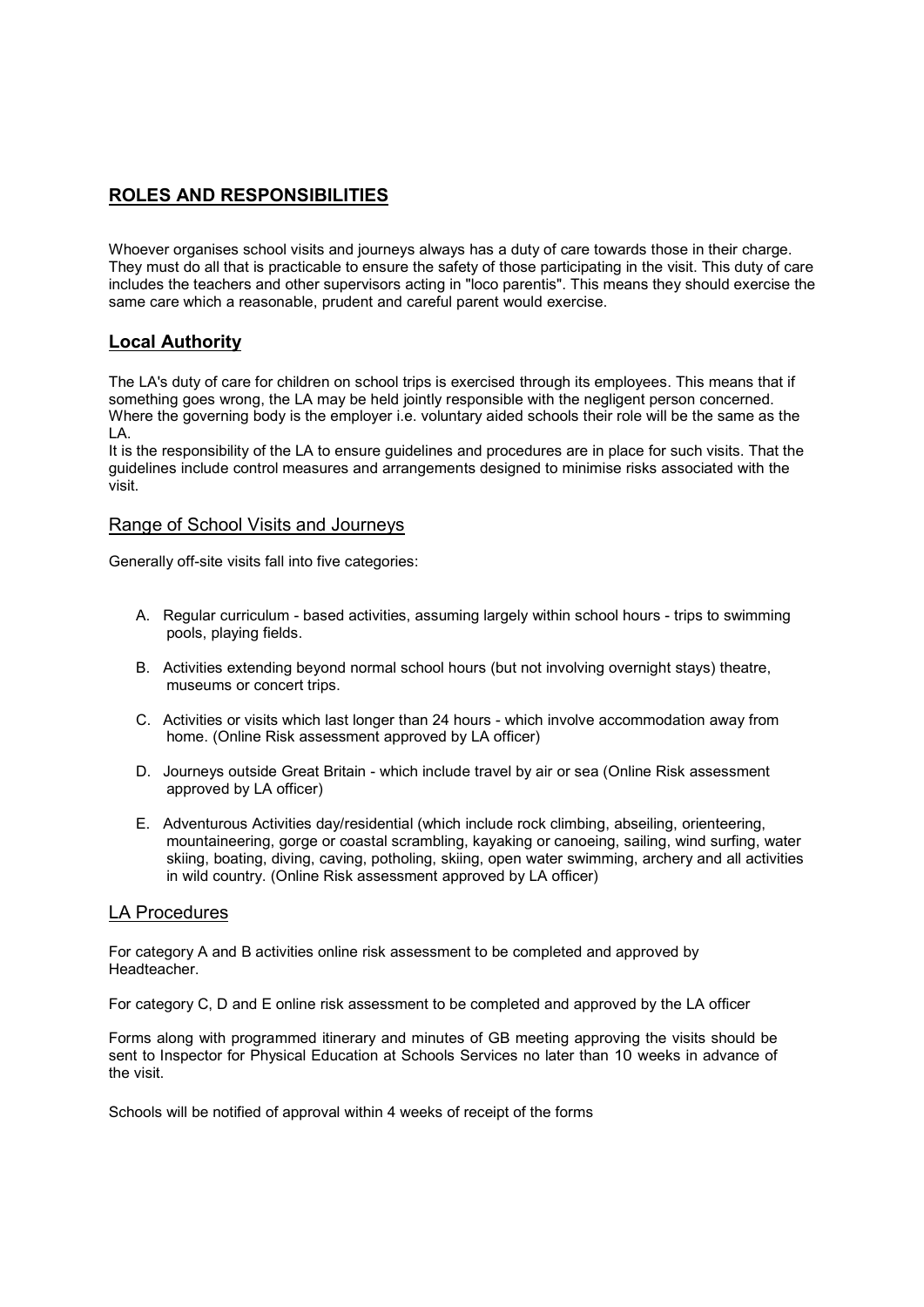# Governing Body

Where the governing body is the employer the governors' role will be the same as that suggested for an LEA above. They should satisfy themselves that the risk assessment has been carried out, that appropriate safety measures are in place and that training needs have been addressed.

Governing bodies of all types of school should:

- ensure that the visit has a specific and stated objective;
- ensure that the head teacher/group leader shows how their plans comply with regulations and guidelines, including the school's health and safety policy document and, where applicable, the LEA's; and that the head teacher/group leader reports back after the visit;
- ensure that they are informed about less routine visits well in advance;
- assess proposals for certain types of visit, which should include visits involving an overnight stay or travel outside the UK, and submit these proposals to the LA if appropriate.

# Headteacher

Headteachers should ensure that visits comply with regulations and guidelines provided by the LEA or governing body and the school's own health and safety policy. Head teachers should ensure that the group leader is competent to monitor the risks throughout the visit.

Head teachers should be clear about their role if taking part in the visit as a group member/supervisor. They should follow the instructions of the group leader who will have sale charge of the visit.

Headteachers should ensure that:

- adequate child protection procedures are in place;
- all necessary actions have been completed before the visit begins;
- the risk assessment has been completed and appropriate safety measures are in place;
- training needs have been assessed by a competent person and the needs of the staff and pupils have been considered;
- the group leader has experience in supervising the age groups going on the visit and will organise the group effectively;
- the group Ieader or another teacher is suitably competent to instruct the activity and is familiar with the location/centre where the activity will take place.
- group leaders are allowed sufficient time to organise visits properly;
- non-teacher supervisors on the visit are appropriate people to supervise children.
- ratio of supervisors to pupils is appropriate.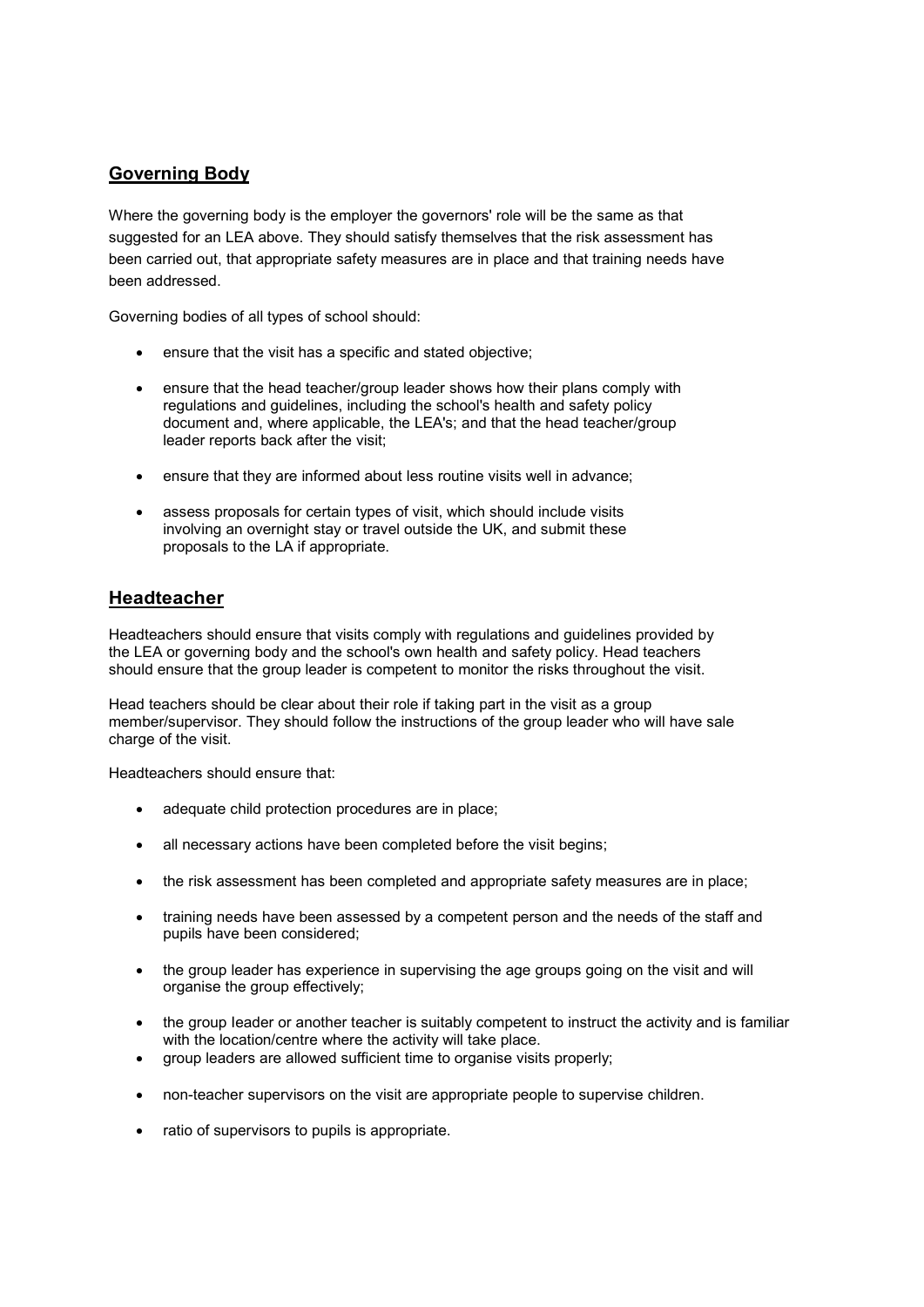- the LA or governing body has approved the visit, if appropriate;
- parents have signed consent forms;
- arrangements have been made for the medical needs and special educational needs of all the pupils;
- adequate first-aid provision will be available;
- the mode of travel is appropriate.
- travel times out and back are known including pick-up and drop-off points;
- there is adequate and relevant insurance cover.
- they have the address and phone number of the visit's venue and have a contact name;
- during visits abroad school and mobile telephones are operative for overseas calls;
- a school contact has been nominated (this may be the head teacher) and the group leader has details;
- the group leader, group supervisors and nominated school contact have a copy of the agreed emergency procedures;
- the group leader, group supervisors and nominated school contact have the names of all the adults and pupils travelling in the group, and the contact details of parents and the teachers' and other supervisors' next of kin;
- there is a contingency plan for any delays including a late return home.

# Educational Visit Co-ordinator

It has been identified in the HASPEV supplements as good practice for each school to have an Educational Visit Co-ordinator (EVC). The EVC's role is to support the Headteacher in ensuring that all visits follow LA regulations and guidance and all of the schools relevant policies and procedures.

The EVC will act on behalf of the Headteacher:

- to approve educational visits as agreed by the Head Teacher and Governing Body;
- to provide adequate documentation to support planning of all trips and visits;
- to ensure all off-site visits are thoroughly planned using standardised whole-school documentation;
- to ensure all staff are aware of the guidelines available through Safe Practice of Offsite Activities concerning their particular visit;
- to ensure that competent people lead or otherwise supervise a visit. Competence of other adults proposed to provide support or lead activities within a visit will commonly be done with reference to accreditations from an awarding body and/or previous experience and on the job training;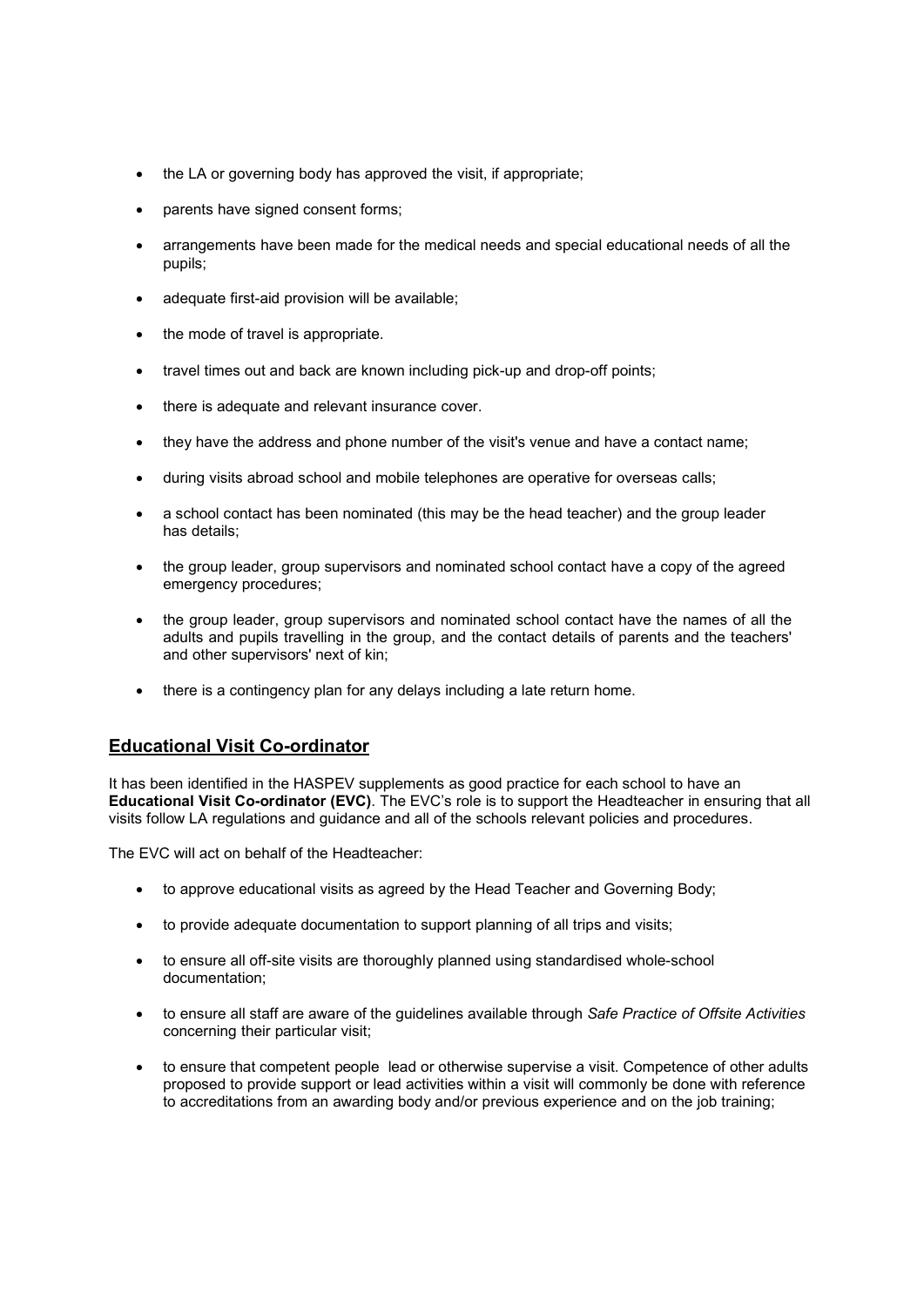- to ensure visits have appropriate support ratios and adequate cover for health and safety, first aid, medication and behaviour management;
- to work with the visit leader to obtain the consent or refusal of parents and to provide full details of the visit beforehand so that parents can consent or refuse consent on a fully informed basis;
- to organise the emergency arrangements and ensure there is an emergency contact for each visit;
- to keep records of individual visits including reports of accidents and 'near-accidents' (sometimes known as 'near misses');
- to ensure that arrangements are in place for the Governing Body to be made aware of visits so that questions can be asked as necessary, where appropriate;
- to ensure that LA Approval forms have been completed in full and has been submitted to the least 6 weeks before the visit is due to depart, where appropriate;
- to ensure that visit evaluation is used to inform future visits and training needs. Further staff training should be made available where a need is identified;
- to arrange for the recording of accidents and the reporting of serious injuries as required. Accident and incident records should be reviewed regularly, and this information used to inform future visits;
- to review systems and, on occasion, monitor practice.

### Group Leader

One teacher, the group leader, should have overall responsibility for the supervision and conduct of the visit and should have regard to the health and safety of the group. The group leader should have been appointed or approved by the head teacher or the governing body.

The group leader should:

- obtain the head teacher's prior agreement before any off-site visit takes place;
- follow LEA and/or governing body regulations, guidelines and policies;
- appoint a deputy;
- clearly define each group supervisor's role and ensure all tasks have been assigned;
- be able to control and lead pupils of the relevant age range;
- be suitably competent to instruct pupils in an activity and be familiar with the location/ centre where the activity will take place;
- be aware of child protection issues;
- ensure that adequate first-aid provision will be available;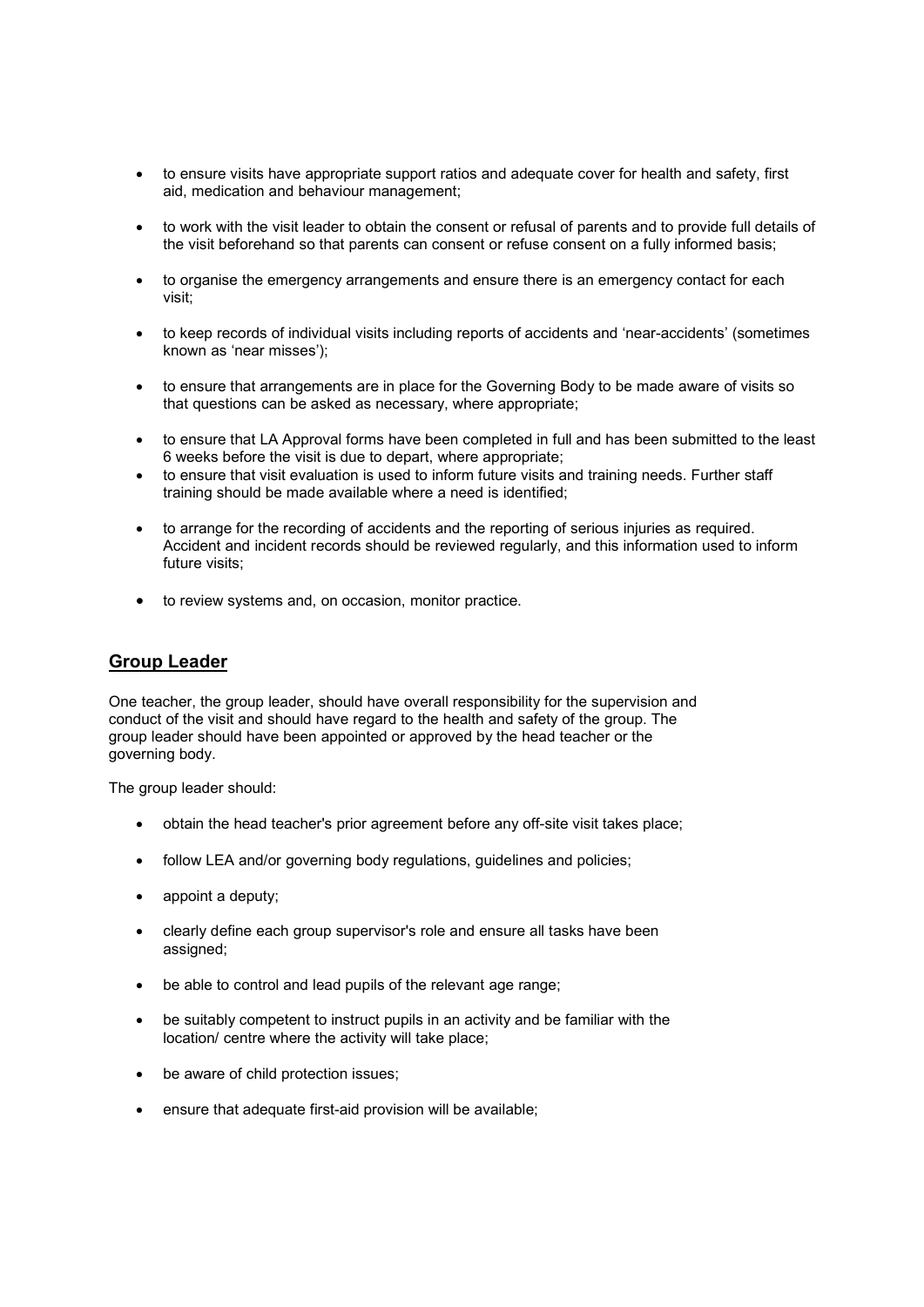- undertake and complete the planning and preparation of the visit including the briefing of group members and parents;
- undertake and complete a comprehensive risk assessment.
- give consideration to the risks associated with social or impromptu activities. Head teacher approval must be sought at all times;
- review regularly undertaken visits/activities and advise head teacher where adjustments may be necessary;
- ensure that teachers and other supervisors are fully aware of what the proposed visit involves;
- have enough information on the pupils proposed for the visit to assess their suitability or be satisfied that their suitability has been assessed and confirmed;
- ensure the ratio of supervisors to pupils is appropriate for the needs of the group.
- consider stopping the visit if the risk to the health or safety of the pupils is unacceptable and have in place procedures for such an eventuality;
- ensure that group supervisors have details of the school contact;
- ensure that group supervisors and the school contact have a copy of the emergency procedures;
- ensure that the group's teachers and other supervisors have the details of pupils' special educational or medical needs which will be necessary for them to carry out their tasks effectively;
- observe the guidance set out for teachers and other adults below.

# **Teachers**

Teachers on school-led visits act as employees of the LA or of the governing body, whether the visit takes place within normal hours or outside those hours, by agreement with the head teacher and governors. Teachers must do their best to ensure the health and safety of everyone in the group and act as any reasonable parent would do in the same circumstances.

They should:

- follow the instructions of the group leader and help with control and discipline;
- consider stopping the visit or the activity, notifying the group leader, if they think the risk to the health or safety of the pupils in their charge is unacceptable.

# Adult Volunteers

The use of voluntary helpers should only be permitted by the Head Teacher or EVC. This permission will be based upon knowledge of the volunteers and their previous experience and training (on the job). The fact that help is voluntary does not negate the legal responsibility of those involved.

CRB checks should be carried out by the office on all volunteer helpers – hence much advance notice is needed and those intending to use voluntary help should liaise with the EVC as early as possible in the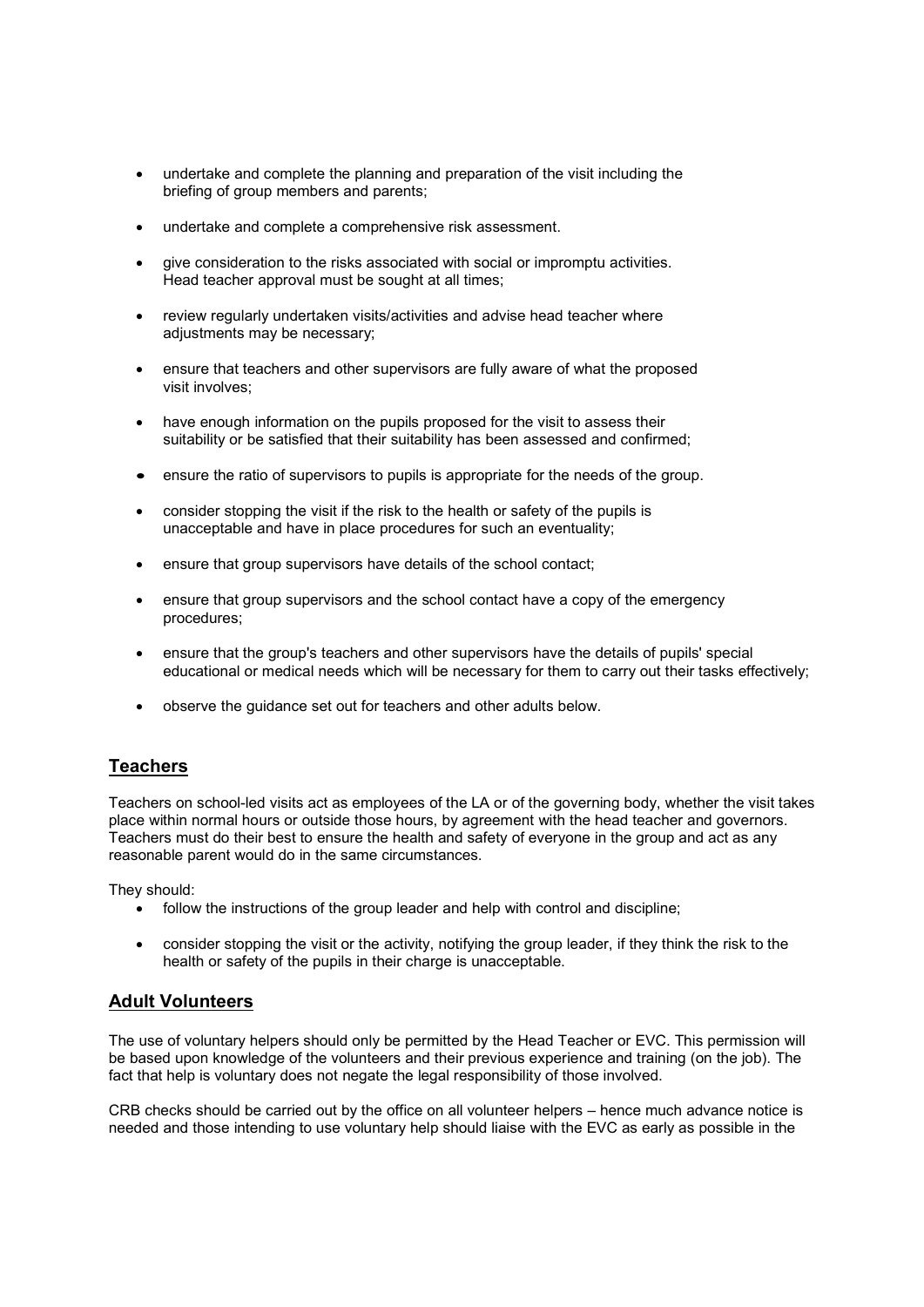planning phase.

Non-teacher adults on the visit should be clear about their roles and responsibilities during the visit.

Non-teacher adults acting as supervisors must:

- do their best to ensure the health and safety of everyone in the group;
- not be left in sole charge of pupils except where it has been previously agreed as part of the risk assessment;
- follow the instructions of the group leader and teacher supervisors and help with control and discipline;
- speak to the group leader or teacher supervisors if concerned about the health or safety of pupils at any time during the visit.

## Pupils

The group leader should make it clear to pupils that they must:

- not take unnecessary risks;
- follow the instructions of the leader and other supervisors including those at the venue of the visit; dress and behave sensibly and responsibly;
- if abroad be sensitive to local codes and customs;
- look out for anything that might hurt or threaten themselves or anyone in the group and tell the group leader or supervisor about it.

Any pupils whose behaviour may be considered to be a danger to themselves or to the group may be stopped from going on the visit. The curricular aims of the visit for these pupils should be fulfilled in other ways wherever possible.

#### **Parents**

Parents should be able to make an informed decision on whether their child should go on the visit. The group leader should ensure that parents are given sufficient information in writing and are invited to any briefing sessions.

The group leader should also tell parents how they can help prepare their child for the visit by, for example, reinforcing the visit's code of conduct. Parents should also be asked to agree the arrangements for sending a pupil home early and who will meet the cost.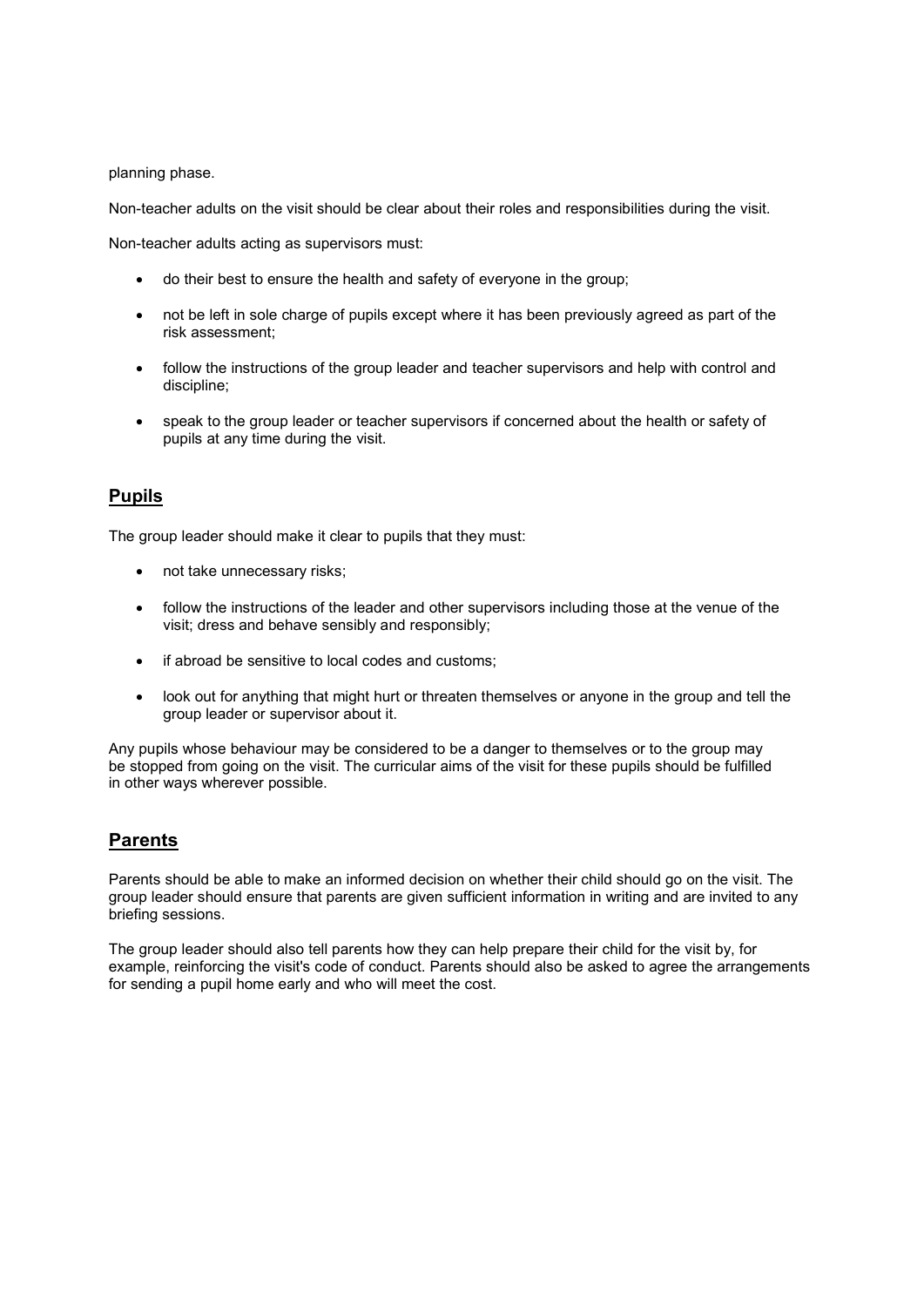# Planning the visit

The group leader will plan and organise the visit submitting those plans to the headteacher for approval. The group leader will have overall responsibility for supervising the visit and should have regard to health and safety at all times, carry out a risk assessment and take into account the following when assessing the risks:

- dates of the visit;
- place of visit;
- visits objectives;
- times of departure and return parents must have agreed to meet their child on return;
- the location where the pupils will be collected and returned;
- meal arrangements order packed lunches;
- modes of travel including the name of any travel company;
- cost of visit and request for voluntary contributions;
- the size of the group, the level of and where appropriate the qualification of supervision including any times when remote supervision may take place;
- details of accommodation with security and supervisory arrangements on site;
- details of provision for special educational or medical needs;
- procedures for pupils who become ill;
- names of leader, of other staff and of other accompanying adults;
- class lists and group lists for each group leader;
- details of the activities planned and of how the assessed risks will be managed;
- standards of behaviour expected in respect of, e.g. alcohol, sexual behaviour, smoking and general group discipline including prohibited items;
- what pupils should not take on the visit or bring back;
- details of insurance taken out for the group as a whole in respect of luggage, accident, cancellation, medical cover, any exceptions in the policy and whether parents need to arrange additional cover;
- clothing and equipment to be taken;
- money to be taken;
- the information to be given by parents and what they will be asked to consent to;
- on exchange visits the details of the host families. For example, whether they have hosted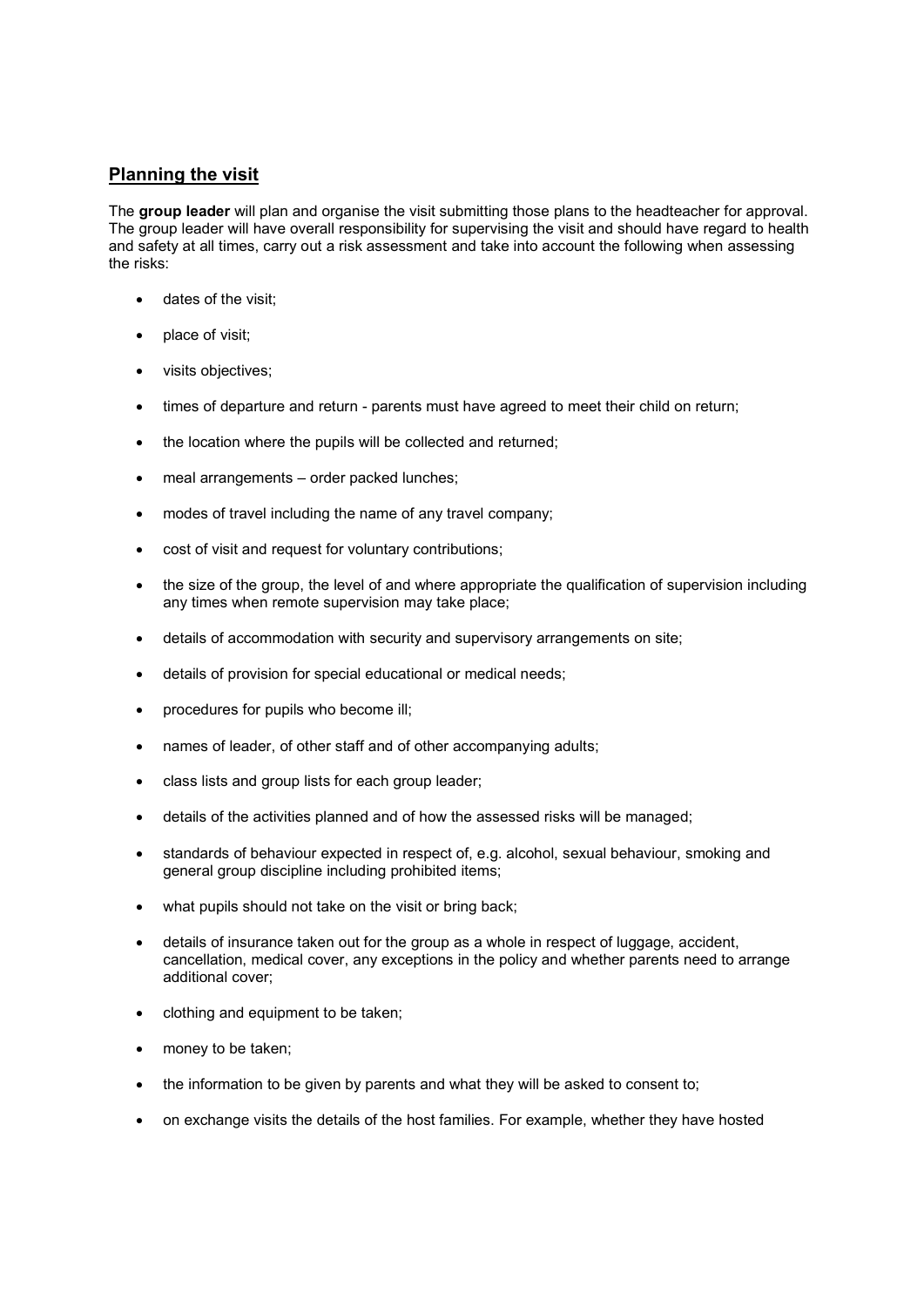any of the school's pupils;

 ensure that an assessment of the risks involved has been carried out and that all risks have been eliminated or minimised.

For Category C, D and E visits permission should be obtained from the LA.

#### Voluntary financial contributions

The basic principle underlying the charging provisions of the 1988 Act (ERA 1988) is that education provided by any maintained school for its registered pupils should be free of charge if it takes place wholly or mainly during school hours.

There is also the principle that an educational visit mainly outside the school day should be free of charge if it contributes to the delivery of the National Curriculum.

Charges may be made for residential accommodation.

Visits that are non-educational should not take place during school time denying access to full programmes of study.

All visits during the school day should therefore be deemed to be educational.

Voluntary contributions can be requested for any educational visit that takes place during the school day; however a pupil cannot be prevented from taking part in the visit on the basis of a family not making any or sufficient contribution.

Where the visit is non-educational the charge cannot exceed the actual costs to be incurred. Costs can be calculated against transport, board and lodging, admission costs, costs of appropriate non-teaching staff, incidental costs of staff, materials and equipment and insurance costs.

Accounts related to off-site activities should be kept by the visit leader and checked by the school finance secretary.

#### **Transport**

Parents should always be informed of the type of transport to be used and risk assessments carried out.

- Hired transport The school should ensure appropriate levels of supervisory staff are available to ensure the safety and welfare of all pupils. The driver of the coach has no responsibility for the behaviour and conduct of the pupils.
- School Minibus The school minibus policy, (this follows the KCC Minibus regulations) should be adhered to at all times, including those aspects referring to supervision ratios. Your risk assessment will inform you if it is acceptable not to have a second adult in the rear of the vehicle supervising the group.
- Public transport Close supervision should be ensured.
- Use of private cars Staff must ensure they have appropriate insurance cover for conveying pupils during the course of their professional duties. Parents must always be informed if members of staff intend to use private transport. School will not reimburse parents for the use of their cars.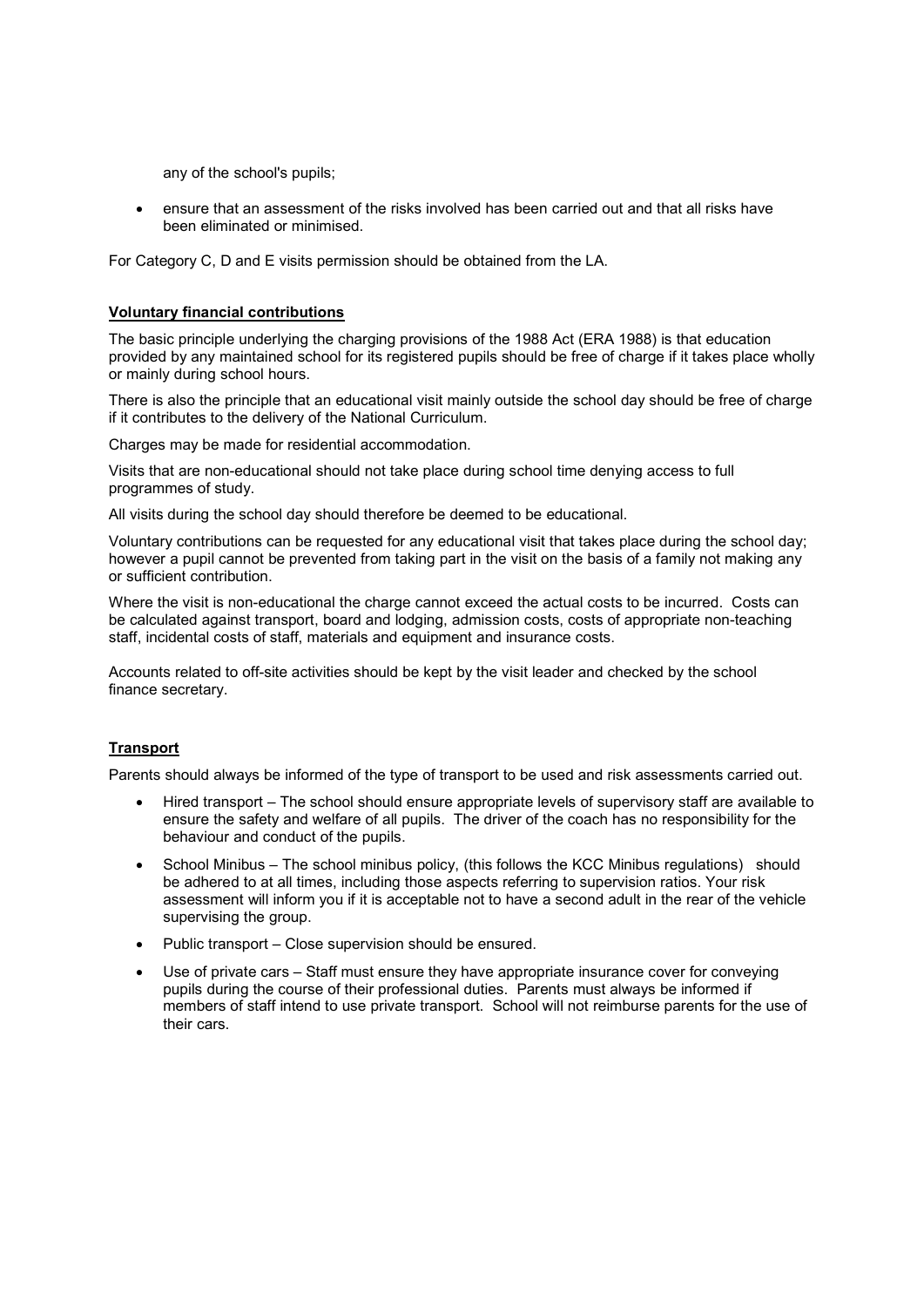#### Risk Assessments

Risk assessment and risk management are legal requirements. For educational visits they involve the careful examination of what could cause harm during the visit and whether enough precautions have been taken or whether more should be done. The aim is to make sure no one gets hurt or becomes ill. The programme of a visit, as set out in the risk assessment and the consent form, should not be deviated from.

Any planning for educational visits should involve risk assessment. This is particularly important when considering supervision and like any risk assessment should be carried out by a competent person i.e., someone with the experience and qualifications to make a suitable and sufficient assessment of the risks arising from the visit and activity.

Staff/pupil ratio requires considerable consideration which should include the nature and location of the visit, the age and maturity of the group. Whether prompt outside assistance is available etc. Particular care regarding supervision ratios for children with special educational needs must be taken.

Adventurous activities often form the basis of an educational visit again particular consideration needs to be given to competency and qualifications of supervision including those employed at the particular activity centre. The revised edition of "Safe Practice in Physical Education" by BAALPE (The British Association of Advisers and Lectures in Physical Education) has been issued and should be adopted as should the DFEE good practice guide to Health and Safety of Pupils on Educational Visits.

Reference to the LA should be made at the earliest stage when there is any doubt about qualifications, supervision and appropriateness of the activity.

Parents and other voluntary supervisors are often used to supplement the supervision ratio. When this occurs they must be carefully selected and ideally they should be well known to the school and the pupil group. Anyone who has not had a criminal conviction check should never be left in sole charge of pupils.

Finally there will be activities when pupils are unsupervised. Consideration should be given to what times should be unsupervised on visits and the age of pupils, their maturity and what sort of behaviour can be expected of them. Children of primary age should always be supervised

#### **Teachers**

Teachers must make themselves aware of the agreed procedures for any particular visit including any specific duties/responsibilities specifically allocated to them. They are acting 'loco parentis' meaning they act as any reasonable parent involved in identifying risks to their charges and taking reasonable precaution to eliminate, minimise those risks.

#### Volunteers

Volunteers must be aware their responsibilities are very similar to that of the teaching staff. Ideally they should be known to the school and the pupil group and should never be left in sole charge of pupils unless they have undergone a satisfactory police check.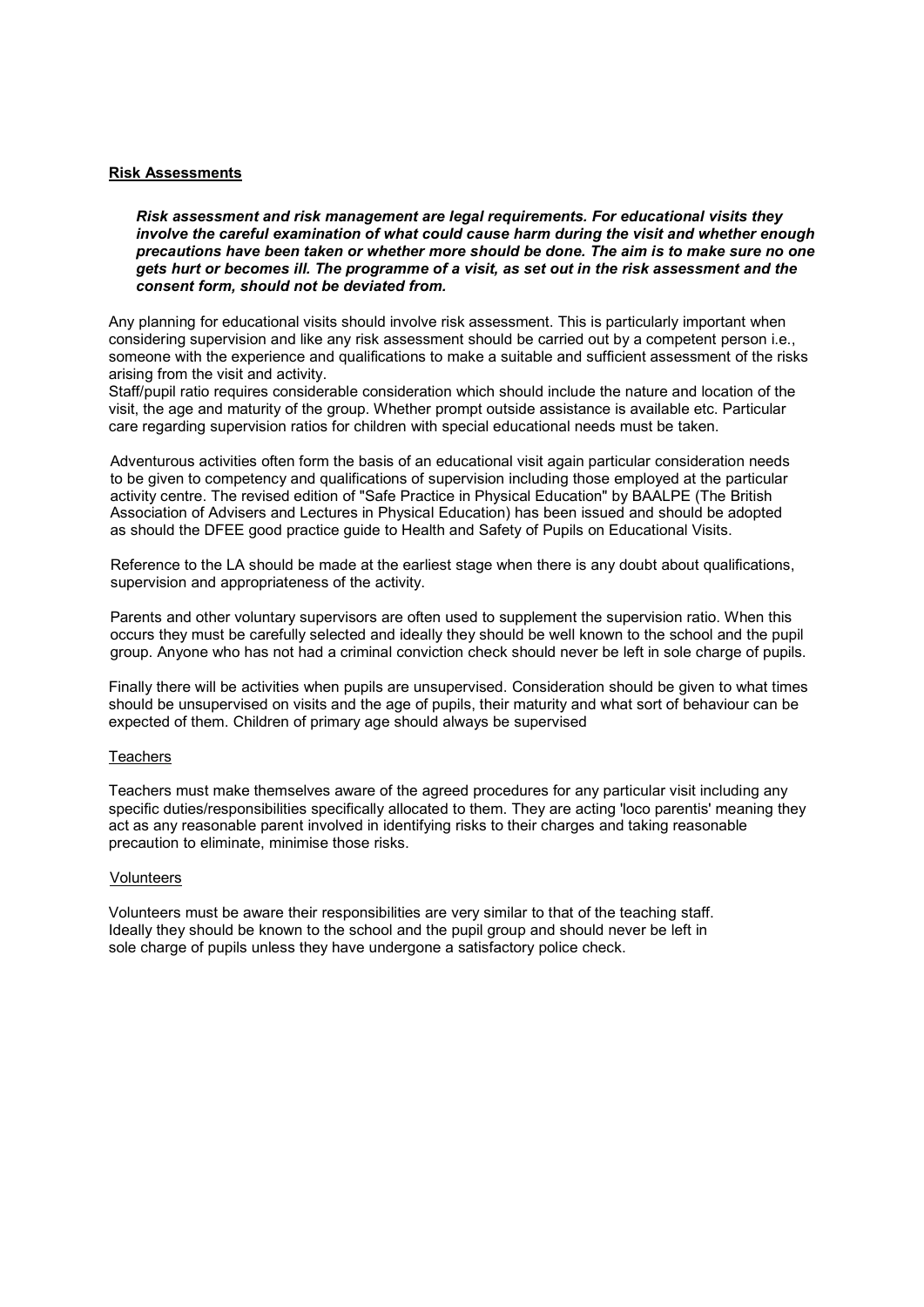# Accident and Emergencies

Medical consent ideally should form part of the parental consent form for the visit/activity (Form 4). Parents should be asked to agree to the pupil receiving emergency treatment, including anaesthetic or blood transfusion; as considered necessary by the medical authorities. If parents do not agree to this, headteachers may in considering the additional responsibility this would entail for the group leader withdraw the child from the visit.

Form 4 should also be completed by staff and adult volunteers who participate in the visit.

When planning and preparing any out of school activities it is important to set up procedures including lines of communication and first aid responsibilities in case of an accident or emergency. All staff, pupils and parents should be made aware of what these procedures are.

Recording and reporting of accidents is covered elsewhere within the schools Health & Safety policy. These procedures still apply on educational visits.

First aid procedures are also covered in this guidance. While not all the procedures are relevant for educational visits the method of recording first aid treatment still applies. A travelling first aid kit must be available and a suitably trained member of staff identified to deal with first aid emergencies.

It is worth noting a serious accident can result in staff and pupils being traumatised even when not injured or directly involved in an incident. In this situation the Councils Health & Safety Section can advise on where support can be obtained.

# General

## Emergency procedures framework

Teachers in charge of pupils during a visit have a duty of care to make sure that the pupils are safe and healthy. They also have a common law duty to act as a reasonably prudent parent would. Teachers should not hesitate to act in an emergency and to take life-saving action in an extreme situation.

Emergency procedures are an essential part of planning a school visit. County and controlled schools should follow LA guidance on emergency planning procedures.

If an accident happens, the priorities are to:

- assess the situation:
- safeguard the uninjured members of the group;
- attend to the casualty;
- inform the emergency services and everyone who needs to know of the incident.

# Who will take charge in an emergency?

The group leader would usually take charge in an emergency and would need to ensure that emergency procedures are in place and that back up cover is arranged. The group leader should liaise with the representative of the tour operator if one is being used.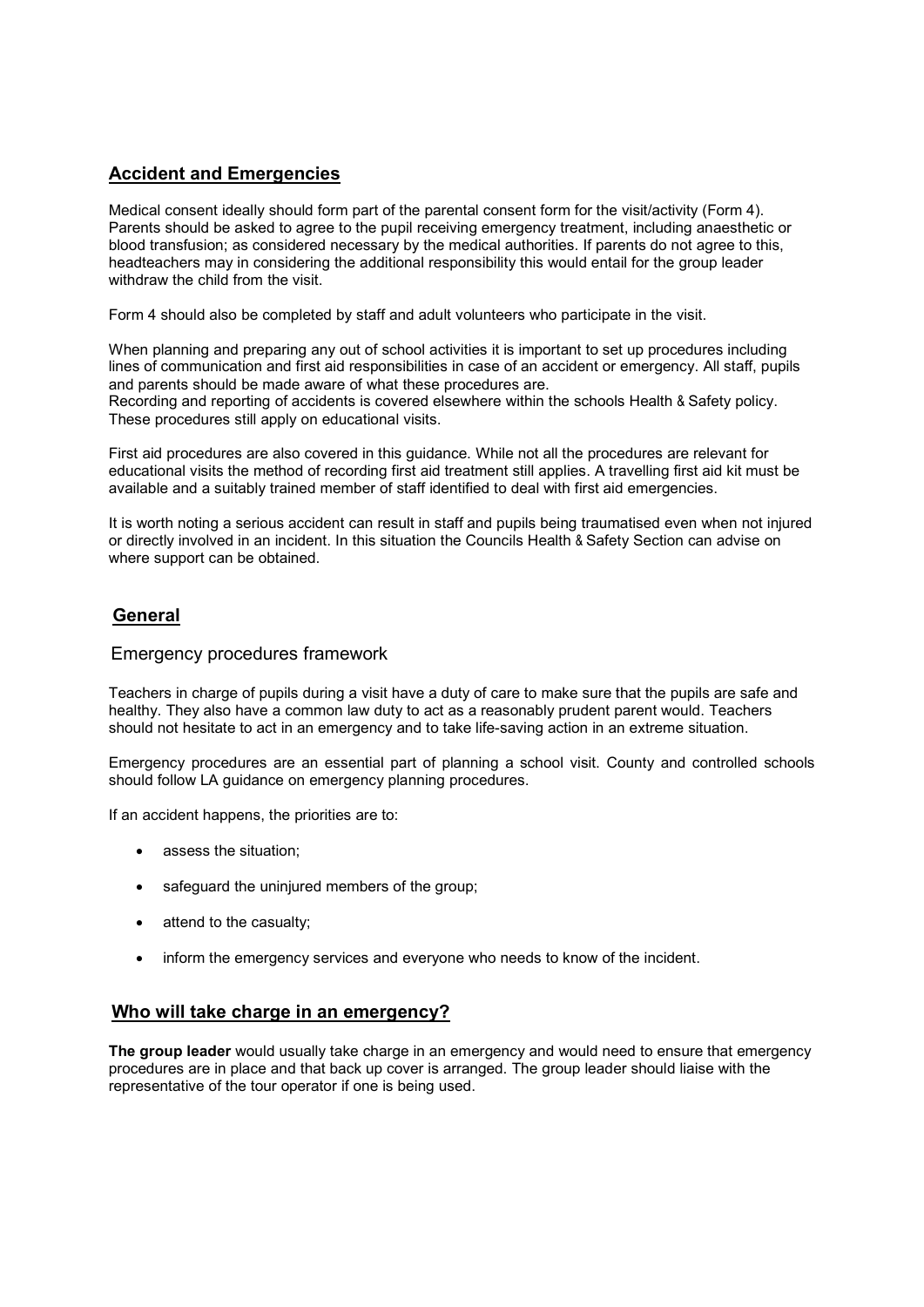#### Pre-arranged school home contact

The school contact's main responsibility is to link the group with the school, the parents and the LA (where appropriate), and to provide assistance as necessary. The named person should have all the necessary information about the visit. See Form 5.

#### Emergency procedures framework

All those involved in the school trip, including supervisors, pupils and their parents, should be informed of who will take charge in an emergency, the named back up cover and what they are expected to do in an emergency.

#### , where  $\mathbf{r}$  is the contract of  $\mathbf{r}$ Emergency procedures framework during the visit

If an emergency occurs on a school visit the main factors to consider include:

- establish the nature and extent of the emergency as quickly as possible;
- ensure that all the group are safe and looked after;
- establish the names of any casualties and get immediate medical attention for them;
- ensure that all group members who need to know are aware of the incident and that all group members are following the emergency procedures;
- ensure that a teacher accompanies casualties to hospital and that the rest of the group are adequately supervised at all times and kept together;
- notify the police if necessary;
- notify the British Embassy/Consulate if an emergency occurs abroad;
- inform the school contact. The school contact number should be accessible at all times during the visit; school contact will inform LA.

In the event of an emergency all media enquiries should be referred to the LA. The name of any casualty should not be given to the media.

# After a serious incident

It is not always possible to assess whether group members not injured or directly involved in the incident have been traumatised or whether other pupils or staff in the school have been affected. In some cases reactions do not surface immediately. Schools in this situation have sometimes found it helpful to contact local community support services and to seek professional advice on how to help individuals and the school as a whole cope with the effects of a tragedy.

This policy will be reviewed annually by the Curriculum Committee of the Governing Body.

Reviewed by M Nugent September 2018